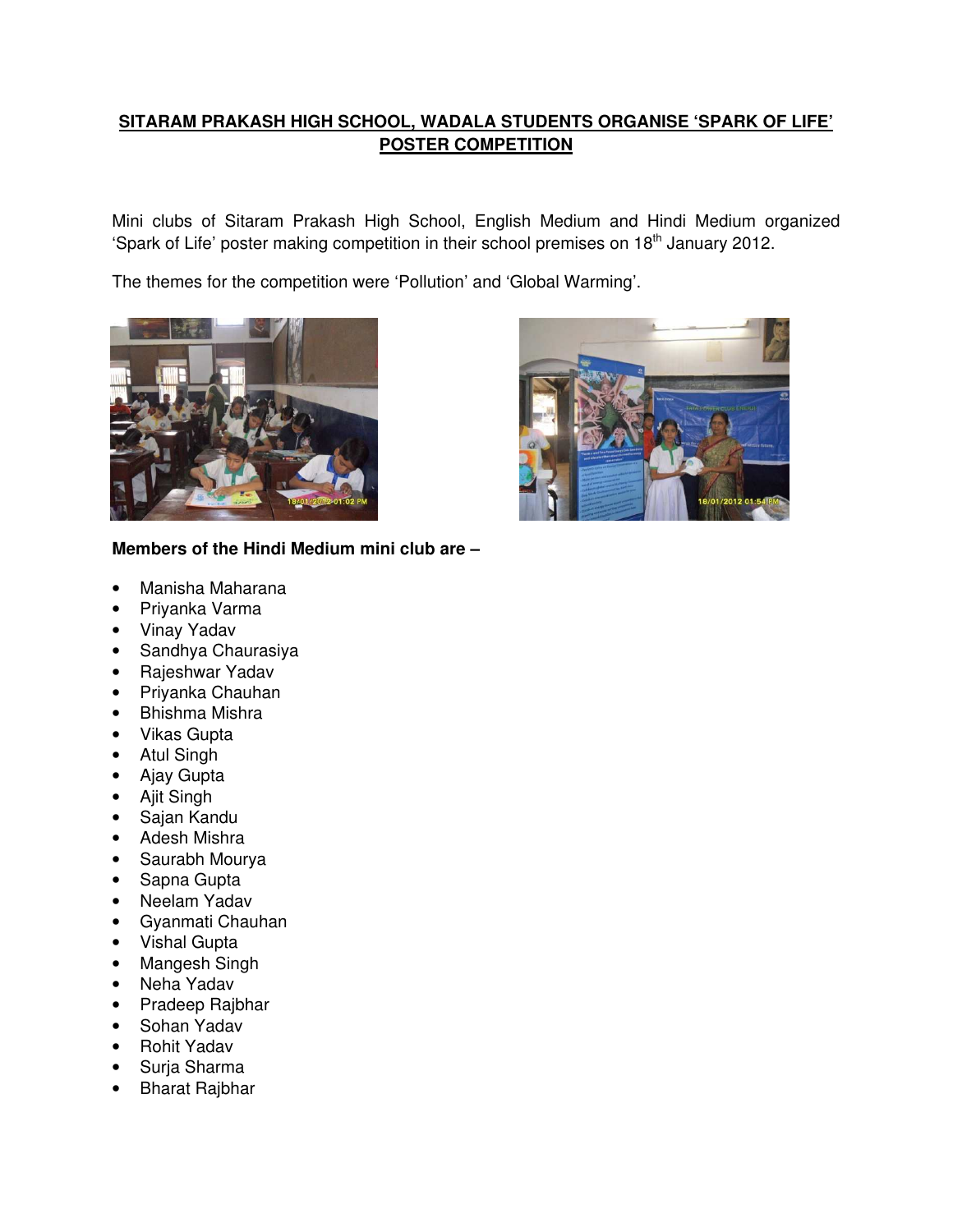## **Members of the English Medium School mini club are –**

- Anamika Chauhan
- Sejal Varange
- Neha Prajapati
- Murtuza Nakherkar
- Shweta Gupta
- Anjali Kandari
- Sony Ramola
- Neha Jaiswar
- Jayesh Kawale
- Shivam Ranshur
- Imran Shah
- Sajal Bera
- Sagar Bhandari
- Ajay Patel
- Yogesh Madhumenki
- Jagdeep Chauhan
- Amit Rawat
- Chetman Thapa
- Ravi Yadav
- Pranay Gaikwad
- Abhishek Gupta
- Anamika Gaud
- Sachin Kalwar
- Arpreet Singh
- Jane Alam